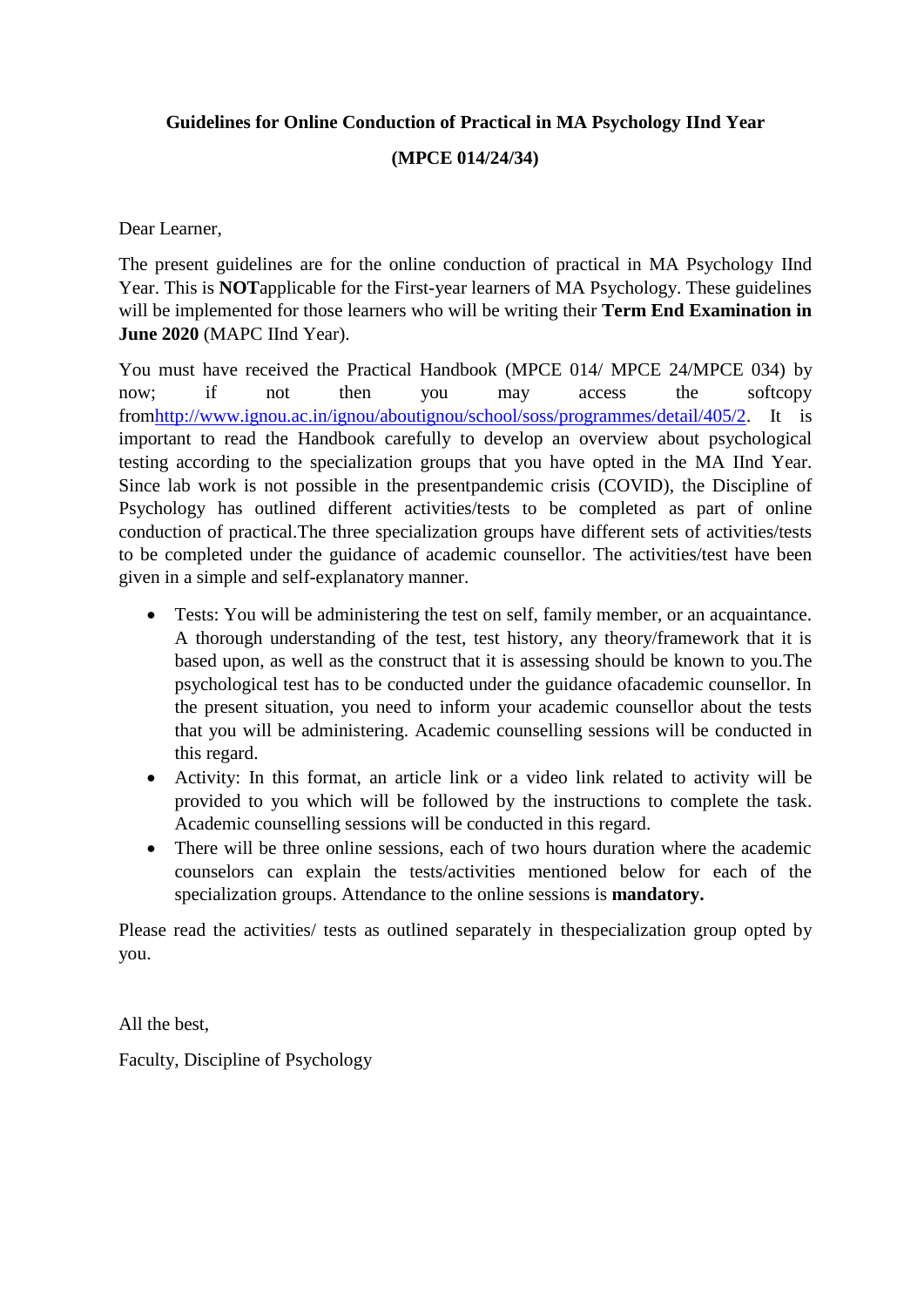## **TESTS AND ACTIVITIES RELATED TO EACH SPECIALIZATION**

## **GROUP A: CLINICAL PSYCHOLOGY (MPCE 014)**

#### **1. <https://psychcentral.com/quizzes/personality-test/>**

The above link is related to the Personality test based on Five-Factor Model. It is for personal use only. The testwill be administered first on self and then on one of the family members/ acquaintance/friends/neighbor/colleagues. Self-administration is for your practice and to get acquainted with the test. While administering on self, you need to read the instructions carefully as mentioned in the test.When you administer the test on someone else, remember first to establish rapport and communicate that the responses will be kept confidential. Instruction will be given to the participant as mentioned in the test. The scores will be interpreted as per the norms indicated against the test.

Once the test is completed, you need to prepare a report based on the test administration. The report needs to be typed in word document. The test administered needs to be enclosed in the document. Follow the format for report preparation as has been mentioned in the Handbook. You may adapt to the present context wherever it is required, but overall refer to the format in the handbook (sequence to be followed).

#### **2. <https://www.rorschach.org/>**

Visit the above link related to Rorschach Inkblot Test. The link provides information about the ethical and professional use of Rorschach Inkblot Test. The link also has a 5-minute video clip about the Rorschach Inkblot Test. Read the content and watch the video clip carefully. Summarize the content in your own words and reflect on a case where it can be used as a stand-alone test or if it can be used with other tests to diagnose the symptoms (state your argument for both the conditions).In either case, the content should not be taken from the online material or your self-learning material verbatim. Type the summary and case where the test can be used in your own words.

3. You are aware that mental disorders are diagnosed with the help of DSM and ICD criteria. DSM-IV- TR is also mentioned in your study material. DSM-5 was published by American Psychiatric Association in 2013. Now with the help of online or offline resources, discussand figure out the key changes that have been made in DSM-5. The content should be coherently organized and not to be copied from any source.

#### 4. <http://indianmhs.nimhans.ac.in/Docs/Summary.pdf>

Visit the above link for National Mental Health Survey of India 2015-16. Summarize the key findings obtained by the survey with respect to mental disorders.Type the content and organize it coherently.

5. Consider the following hypothetical case of Jai, a 30-year old man. He was brought to you (you as a counsellor) by his wife forpsychological treatment.

> Jai is a 30 year-old man who was working in the army and who was discharged of his duty in 2018, after serving his term in Afghanistan. His wife reported that since he returned from the posting, he has not been 'his original self'. And this has impacted their relationship also. Jai reports that he has difficulty in sleeping and when he sleeps, he has nightmares. He further says that he has undergone many traumatic and distressing experiences in his last posting which he is not sure of sharing it with anyone. He is irritable and spends his time alone. He becomes startled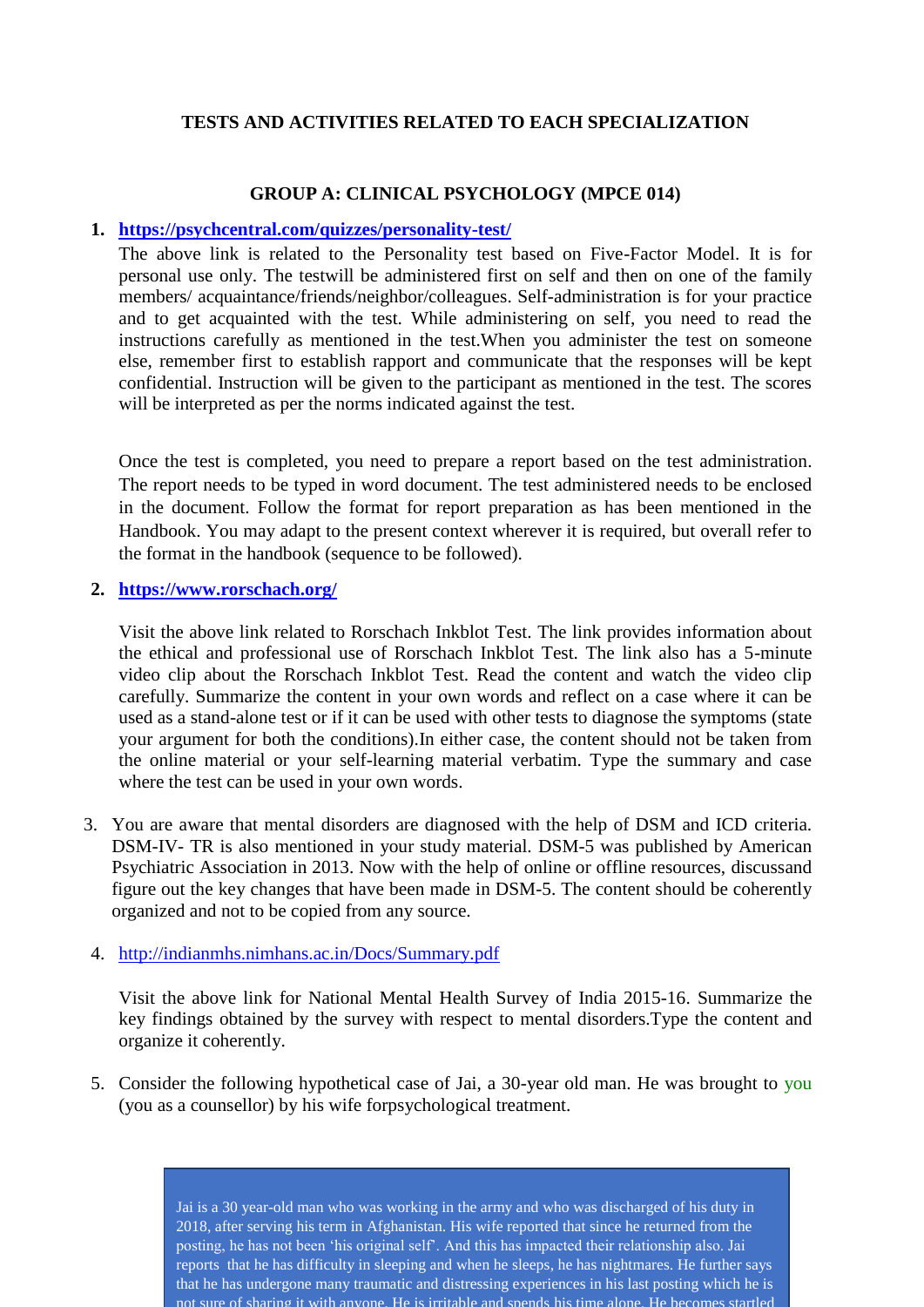- a) Identify the disorder and its symptoms.
- b) What will you suggest forthe psychological treatment for such disorder?

All the above five tests/activities need to be reported in one file (typed in word document) with proper Title page and Table of Contents mentioning the page numbers.

## **GROUP B: COUNSELLING PSYCHOLOGY (MPCE 024)**

#### **1. <https://psychcentral.com/quizzes/personality-test/>**

The above link is related to the Personality test based on Five-Factor Model. It is for personal use only. The test will be administered first on self and then on one of the family members/ acquaintance/friends/neighbor/colleagues. Self-administration is for your practice and to get acquainted with the test. While administering on self, you need to read the instructions carefully as mentioned in the test. When you administer the test on someone else, remember first to establish rapport and communicate that the responses will be kept confidential. Instruction will be given to the participant) as mentioned in the test. The scores will be interpreted as per the norms indicated against the test.

Once the test is completed, you need to prepare a report based on the test administration. The report needs to be typed in word document. The test administered needs to be enclosed in the document. Follow the format for report preparation as has been mentioned in the Handbook. You may adapt to the present context wherever it is required, but overall refer to the format in the handbook (sequence to be followed).

2. <https://www.youtube.com/watch?v=idvdtvmvH1w&feature=youtu.be> [https://www.youtube.com/watch?v=dX\\_6WWWH8cw&feature=youtu.be](https://www.youtube.com/watch?v=dX_6WWWH8cw&feature=youtu.be)

Visit the above links and your next activity will be based on the video links. The first video clip is approximately of 4-minuteswhile the second video clip is approximately of 44 minutes, prepared by NIMHANS, Bangalore on Mobile/Internet Addiction.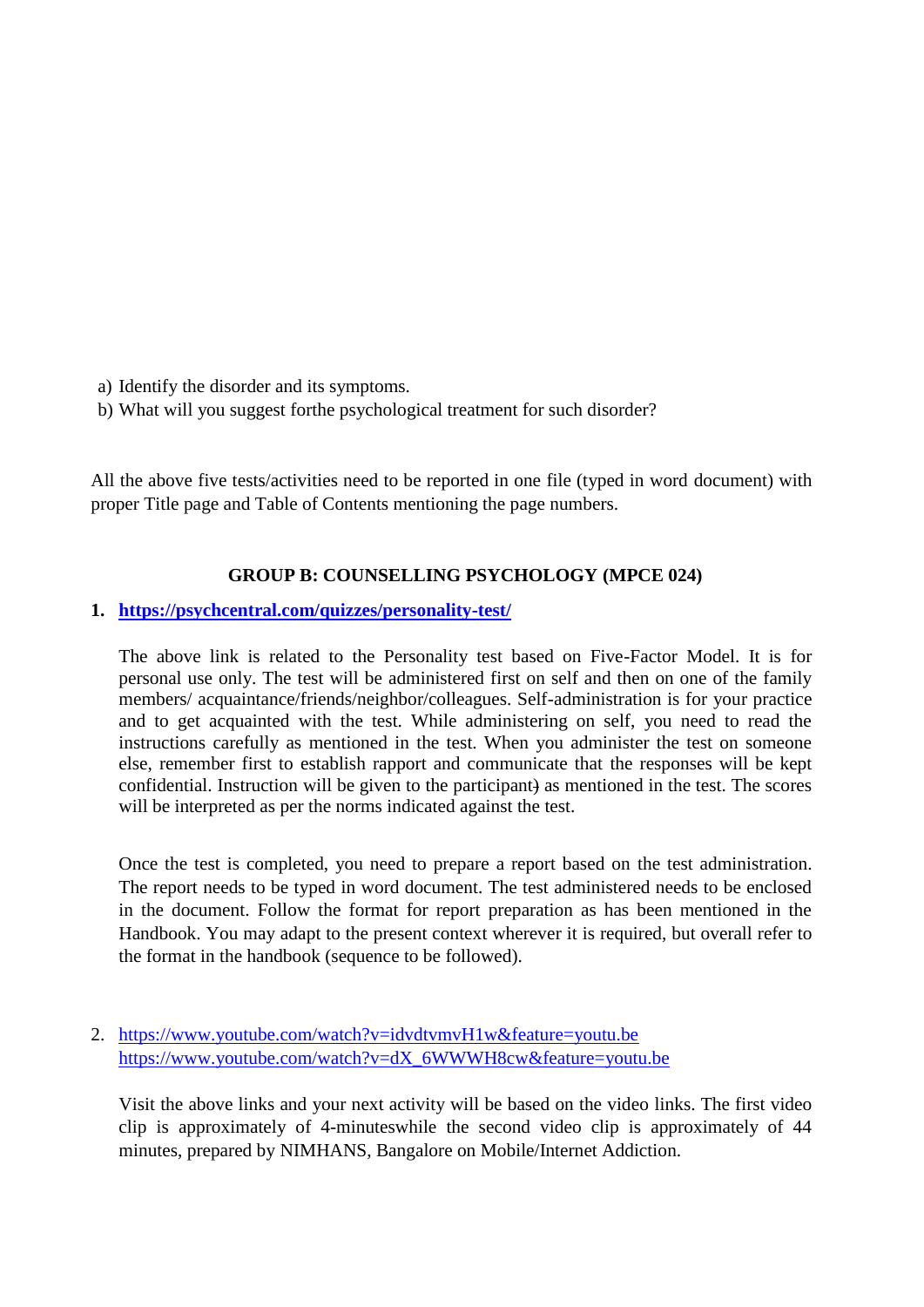The video gives information about the signs of mobile/internet addiction, at-risk children, preventive measures that can be adopted by the caregiver, research and status of mobile/internet addiction.

In the light of the above videos, answer the following:

- o Is Internet disorder identified as a separate disorder?
- o What are the different names given to internet addiction?
- o Identify the probable causes of such behavioural addictions.
- o If you are placed as a School Counsellor, devise a plan for the parents of school children, especially from Class I to V, to handle the issue of mobile/internet addiction.
- 3. You are aware that mental disorders are diagnosed with the help of DSM and ICD criteria. DSM-IV- TR is also mentioned in your study material. DSM-5 was published by American Psychiatric Association 2013. Now with the help of online or offline resources, discuss and figure out the key changes that have been made in DSM-5. The content should be coherently organized and not to be copied from any source.
- 4. Case History: This activity will be conducted in the format mentioned in the Handbook of Practical. Refer to Page.No. 10 of the Handbook for the Case History format. You may take Case History information from any of your acquaintance/ family member, who have faced any psychological problems during the present COVID crisis. Record the information of the Case History in your File.
- 5. Consider the following hypothetical case of Tanveer, a 17-year old boy. He was brought to you (you as a counsellor) by his mother for counselling and guidance.

Tanveer, is a 17-old year boy who completed his Class XII with average marks. He is an intelligent and hard-working student, however, for the last two years he has become disinterested in his studies. He is thoroughly dependent upon luck and fortune. Presently, he has been following someone on social media and started to meditate for long hours each day. The duration of meditation is somewhere between five-six hours everyday. Though, completely disinterested in studies, he has applied in various colleges and University of his city for an undergraduate programme. He wants to pursue Journalism, but his father wants him to pursue Law (father is a lawyer).

The mother has come to you for counselling and guidance for Tanveer.

- o How will you counsel and guide Tanveer?
- o What measures would you suggest for the family members?

All the above five tests/activities need to be reported in one file (typed in word document) with proper Title page and Table of Contents mentioning the page numbers.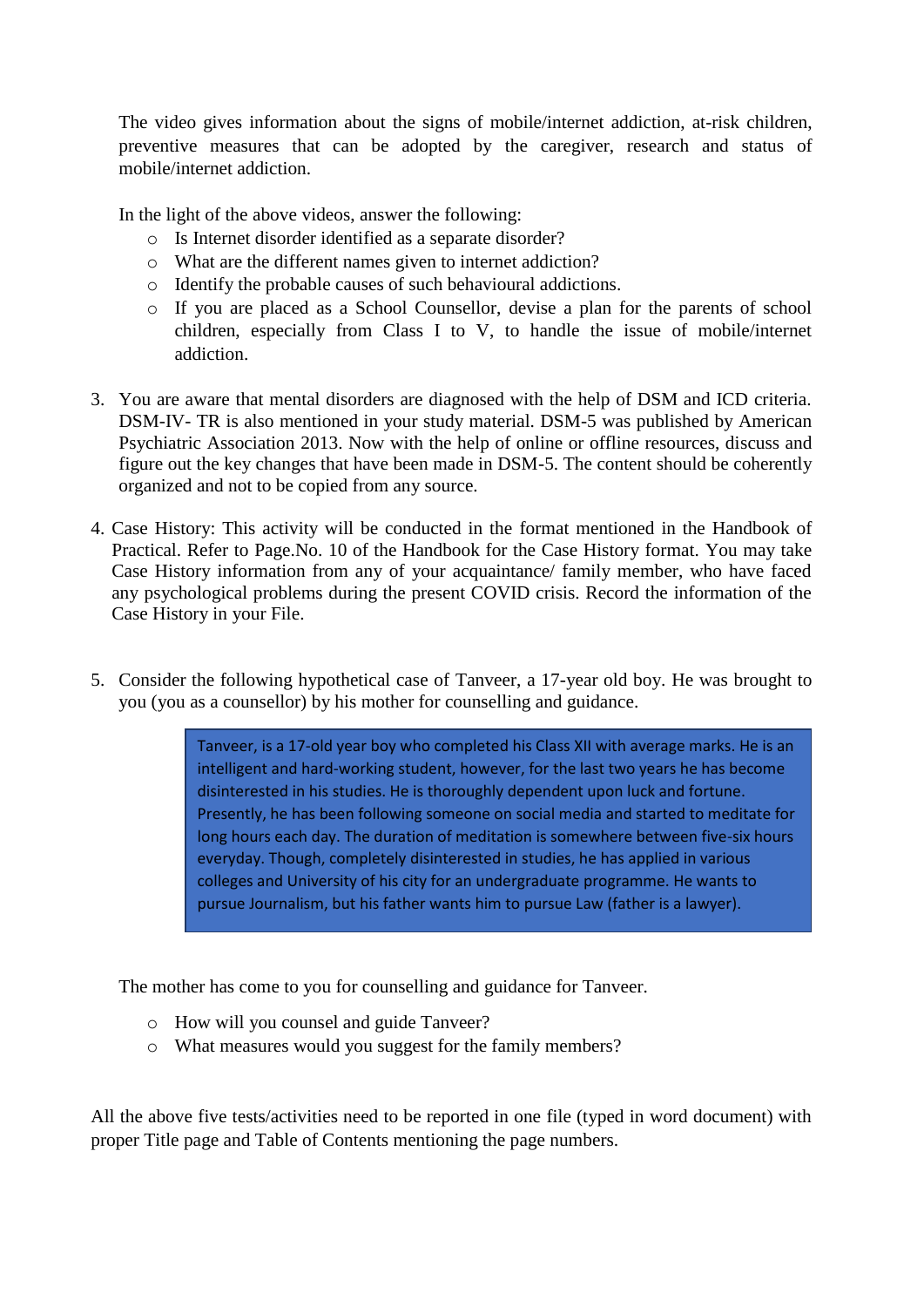## **GROUP C: INDUSTRIAL AND ORGANIZATIONAL PSYCHOLOGY (MPCE 034)**

The links for the tests have been provided from open education resources. However, the tests are primarily meant to create AWARENESS and are meant for EDUCATIONAL PURPOSE only.

### **1. <https://psychcentral.com/quizzes/personality-test/>**

The above link is related to the Personality test based on Five-Factor Model. It is for personal use only. The test will be administered first on self and then on one of the family members/ acquaintance/friends/neighbor/colleagues. Self-administration is for your practice and to get acquainted with the test. While administering on self, you need to read the instructions carefully as mentioned in the test. When you administer the test on someone else, remember first to establish rapport and communicate that the responses will be kept confidential. Instruction will be given to the participant) as mentioned in the test. The scores will be interpreted as per the norms indicated against the test.

Once the test is completed, you need to prepare a report based on the test administration. The report needs to be typed in word document. The test administered needs to be enclosed in the document. Follow the format for report preparation as has been mentioned in the Handbook. You may adapt to the present context wherever it is required, but overall refer to the format in the handbook (sequence to be followed).

## 2. [https://bhmt.org/wp-content/uploads/2016/04/BHMT\\_CC\\_Life-Values\\_Inventory.pdf](https://bhmt.org/wp-content/uploads/2016/04/BHMT_CC_Life-Values_Inventory.pdf)

Please follow the above link. The link consists of a test that relates to the construct of decision-making. The test can be administered on self, family members, and acquaintance. However, if you administer the tool on someone else, do not forget to establish rapport and communicate that the responses will be kept confidential. Instruction will be given to the participant (if it is self-administered, then please read carefully) as mentioned in the test. The scores will be interpreted as per the norms indicated against the test.

Once the test is completed, you need to prepare a report based on the test administration. The report needs to be typed in word document. The test administered needs to be enclosed in the document. Follow the format for report preparation as has been mentioned in the Handbook. You may adapt to the present context wherever it is required, but overall refer to the format in the handbook (sequence to be followed).

## 3. [http://www.blakegroup.com/sites/default/files/assessments/Conflict\\_Management\\_Styles](http://www.blakegroup.com/sites/default/files/assessments/Conflict_Management_Styles_Assessment.pdf) [\\_Assessment.pdf](http://www.blakegroup.com/sites/default/files/assessments/Conflict_Management_Styles_Assessment.pdf)

Please follow the above link. The link gives access to Assessment of Conflict Management Styles. The scoring is indicated in the test as well as a brief description of conflict management styles is also mentioned.The test can be administered on self, family members, and acquaintance. However, if you administer the tool on someone else, do not forget to establish rapport and communicate that the responses will be kept confidential. Instruction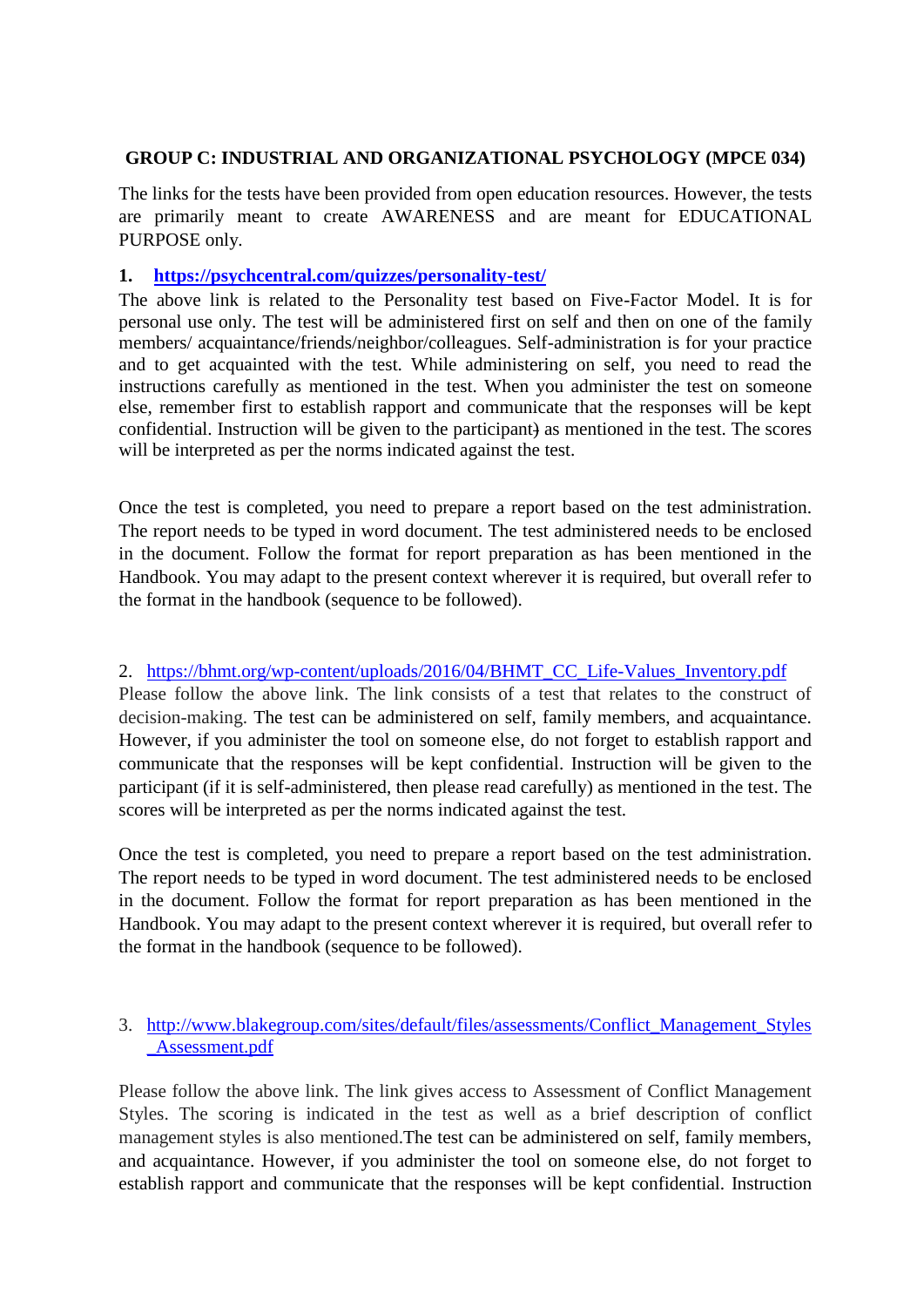will be given to the participant (if it is self-administered, then please read carefully) as mentioned in the test. The scores will be interpreted as per the norms indicated against the test.

Once the test is completed, you need to prepare a report based on the test administration. The report needs to be typed in word document. The test administered needs to be enclosed in the document. Follow the format for report preparation as has been mentioned in the Handbook. You may adapt to the present context wherever it is required, but overall refer to the format in the handbook (sequence to be followed).

## 4. <http://www.mindgarden.com/documents/PerceivedStressScale.pdf>

Please follow the above link. The link gives access to Perceived Stress Scale. The scoring is indicated in the test as well as a brief description of perceived stress is also mentioned. The test can be administered on self, family members, and acquaintance. However, if you administer the tool on someone else, do not forget to establish rapport and communicate that the responses will be kept confidential. Instruction will be given to the participant (if it is self-administered, then please read carefully) as mentioned in the test. The scores will be interpreted as per the norms indicated against the test.

Once the test is completed, you need to prepare a report based on the test administration. The report needs to be typed in word document. The test administered needs to be enclosed in the document. Follow the format for report preparation as has been mentioned in the Handbook. You may adapt to the present context wherever it is required, but overall refer to the format in the handbook (sequence to be followed).

5. Consider the following hypothetical case of Ms.Preeti, employed in an organization.

. Ms. Preeti recently joined as a software engineer in a company. She was thrilled to get a job in this company. After few days of her joining, Mr. Raghav was also recruited at the equivalent post of Ms. Preeti in the same company. She was surprised to find that though Mr. Raghav had less work experience than her, he was getting a higher salary and benefits comparatively. After perceiving that despite of having more expertise, she was being rewarded less than Mr Raghav, she no more felt like giving her full efforts and dedication to the job. Due to her decrease in commitment, the company had to suffer in its service and productivity.

On the basis of the above case,

- 1. Outline the theory of motivation that you think deals with such social comparison at organizational level.
- 2. What are the remedies/ways that you would suggest to motivate Ms Preeti to reduce such perceived inequity?

All the above five tests/activities need to be reported in one file (typed in word document) with proper Title page and Table of Contents mentioning the page numbers.